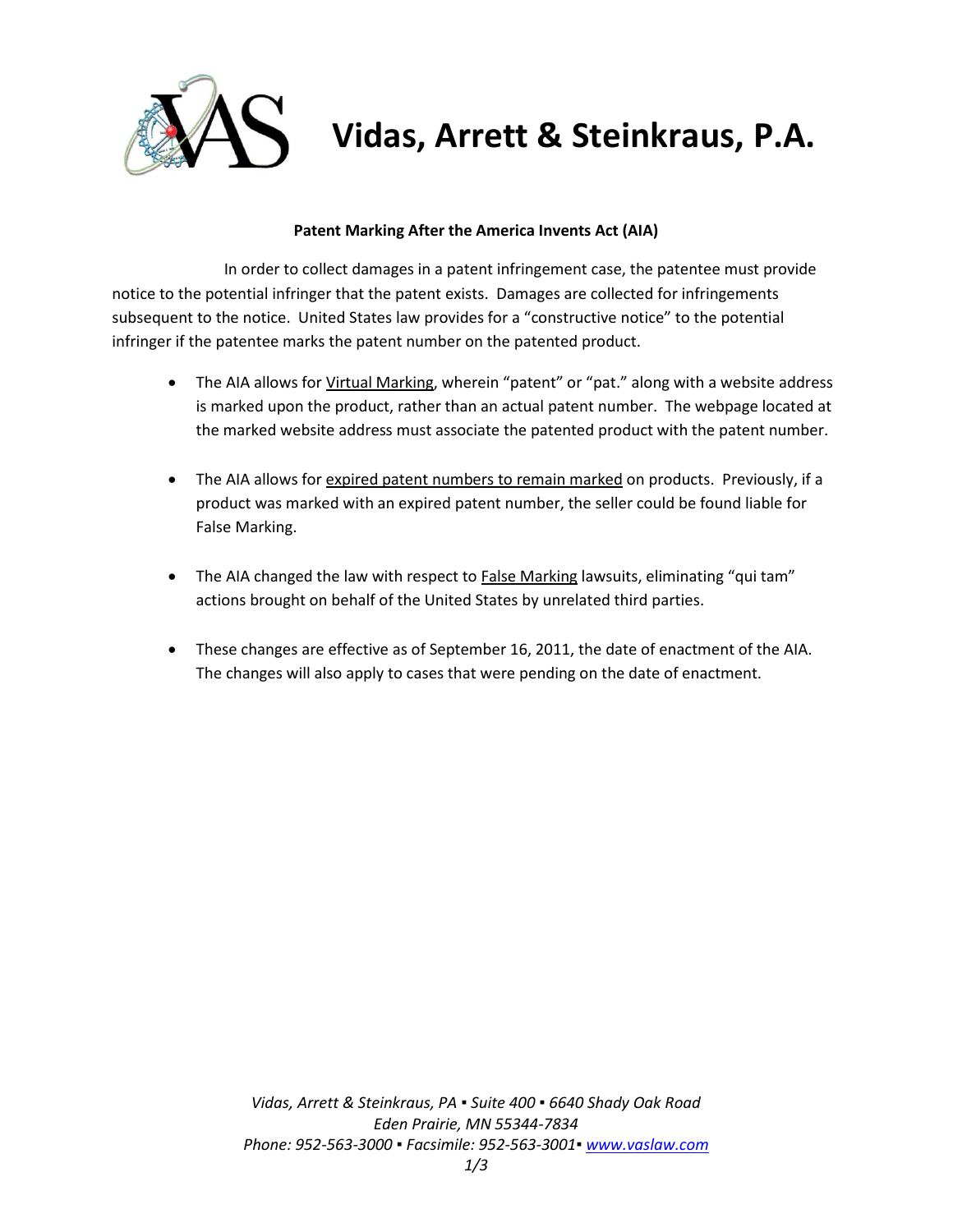## **Virtual Marking**

You are no longer required to mark actual patent numbers on the product in order to establish Patent Marking. Virtual Marking allows you to mark the product with "patent" or "pat." along with a website address, so long as the website associates the product with the patent at issue.

Virtual Marking is particularly attractive when a product needs to be marked with multiple patent numbers, which would be more cumbersome than a website address.

When changes to the patent marking are required, Virtual Marking allows for the website to be updated, without having to change the specific text that is marked on the product itself.

- Under the new Virtual Marking provision, the word "patent" or the abbreviation "pat." must be marked, along with a web address. For example, "patent vaslaw.com/notice" or "pat. vaslaw.com/notice".
- The web address must be accessible to the public without charge.
- The web address must clearly associate the patented product(s) with the patent number(s) that cover the product. When multiple products are listed, provide associations for each product.

The specifics of this requirement have not been explored by the courts, as the Virtual Marking provision is new. We recommend assuming that a mere list of patent numbers with nothing more will not be sufficient to establish constructive notice. The web page should 1) clearly identify a product at issue; and 2) clearly indicate the patent(s) that are relevant to the product by at least the patent number. We also recommend that the title(s) of the patent(s) be listed, and that a hyperlink to a full copy of each patent be provided. The goal is to establish a good faith effort to notify the public of the patent rights associated with the product.

### Additional notes:

Save copies of the web page - In order to establish notice via virtual marking, you will need to submit evidence that the website was in existence as of the date the notice occurred. We recommend archiving a copy of the website periodically in a "non-modifiable" format (e.g. PDF), and archiving a copy any time the website changes.

If you are choose to mark, mark all products - Constructive notice requires a patentee to appropriately mark substantially all of the distributed products that are covered by patent protection. Nike, Inc. v. Wal-Mart Stores, Inc., 138 F.3d 1437, 1446 (Fed.Cir. 1998)

> *Vidas, Arrett & Steinkraus, PA ▪ Suite 400 ▪ 6640 Shady Oak Road Eden Prairie, MN 55344-7834 Phone: 952-563-3000 ▪ Facsimile: 952-563-3001[▪ www.vaslaw.com](http://www.vaslaw.com/)*